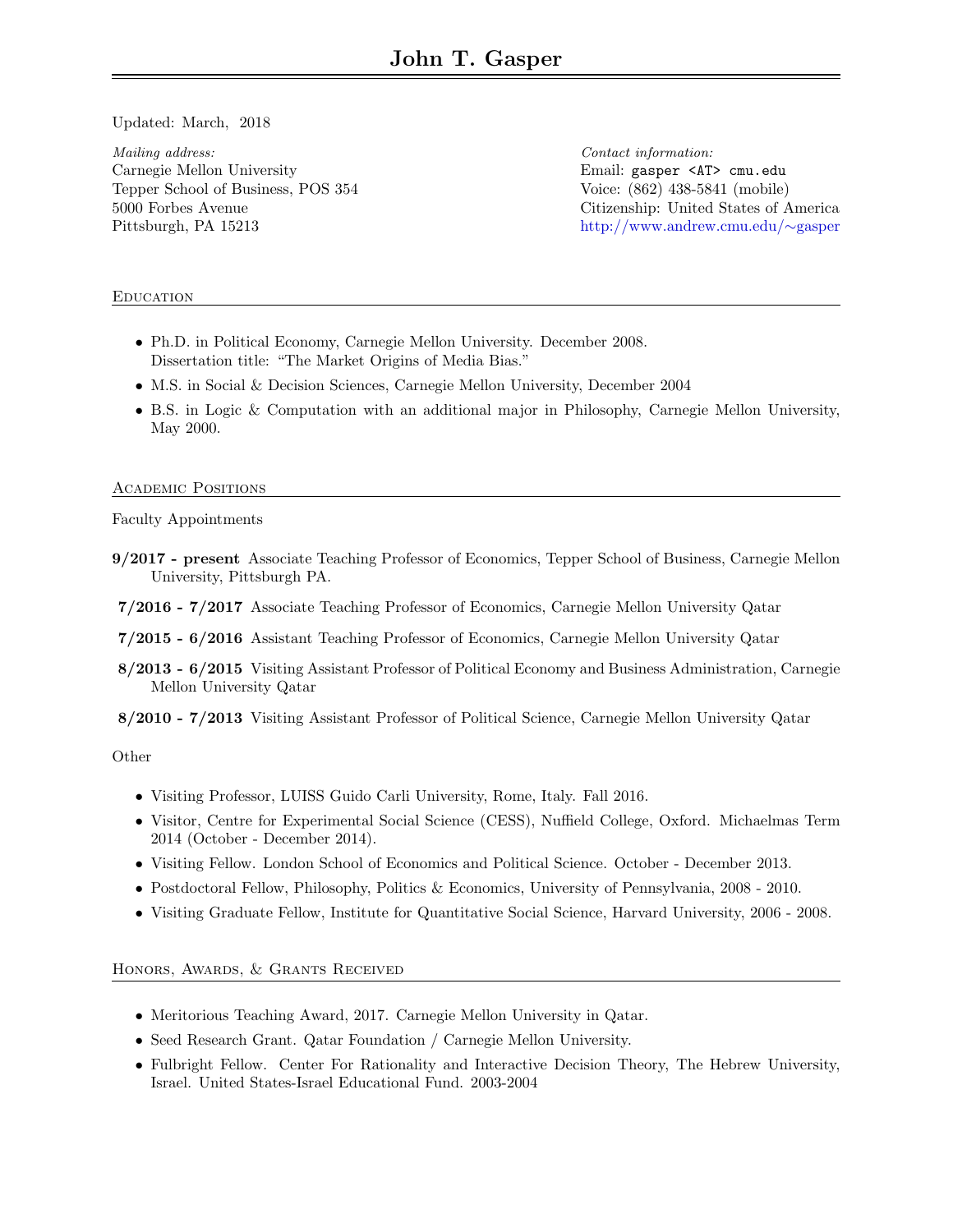#### Published Articles

- ["The Politics of Denying Aid: An Analysis of Disaster Declaration Turndowns"](http://www.andrew.cmu.edu/user/gasper/WorkingPapers/turndowns.pdf) Journal of Public Management and Social Policy, Vol 21, Issue 2 (2015).
- ["Shifting Ideologies? Re-examining Media Bias."](http://www.nowpublishers.com/article/Details/QJPS-10006) Research Note. Quarterly Journal of Political Science, Vol 6, No 1 (2011).
- ["Make It Rain: Retrospection and the Attentive Electorate in the Context of Natural Disasters."](http://onlinelibrary.wiley.com/doi/10.1111/j.1540-5907.2010.00503.x/pdf) (with Andrew Reeves). American Journal of Political Science, Vol 55, No. 2 (2011).
- ["Reporting for sale: the market for coverage."](http://www.springerlink.com/content/w3p0v275q1501512/) *Public Choice*, Vol 141, No. 3 (2009).

## Working Papers

Please see my website for drafts and abstracts:

- "Governors as Opportunists: Evidence from Disaster Declaration Requests." (with Andrew Reeves)
- "Optimal Investigative Reporting: Campaigns, the Press and the Search for Dirt."
- "Gambling on the Issues." (with Scott Moser).
- "Why did They Move? Networks, Beliefs and Policy Change." (with Cristina Bicchieri).

#### Undergraduate Research Supervision

- Awais Shamim, Honors Thesis, "Detecting stock market manipulation in Qatar through machine learning techniques." Co-advised with Fuad Farooqi
- Fazail Ahmad, Independent Study on Sports Analytics, "Predicting the deliveries of pace bowlers in T20 Cricket through Data Analytics."
- Marwa Al Fakhri, Honors Thesis, "The effect of displaying privacy information on the arab culture." Spring 2013. Co-advised with Daniel Phelps.
- Fatema Akbar, Honors Thesis. "What affects students acceptance and use of technology?" Spring 2013. Co-advised with Daniel Phelps.
- Aniish Sridar, University funded Student Initiated Undergraduate Research, "Automated Course Scheduling." Summer 2013. Meeting of the Minds 2014.
- Tanzeel Huda & Noor-ul-huda Admaney, University funded Student Initiated Undergraduate Research, "Testing the Value Premium in the GCC Markets," Summer 2013. Meeting of the Minds 2014.

#### INVITED TALKS

- Strome College of Business, Old Dominion University, February 2016.
- School of Public Policy, Central European University, December 2012
- Social Science Research Seminar, New York University in Abu Dhabi, December 2011.
- Charles and Louise Travers Department of Political Science, UC-Berkeley, November 2011
- Department of Political Science, Washington University in St Louis, November 2011.
- Department of Political Science, UC-Davis, October 2007.
- Department of Political Science, University of Iowa, November 2007.
- Manship School of Mass Communication, Louisiana State University, November 2007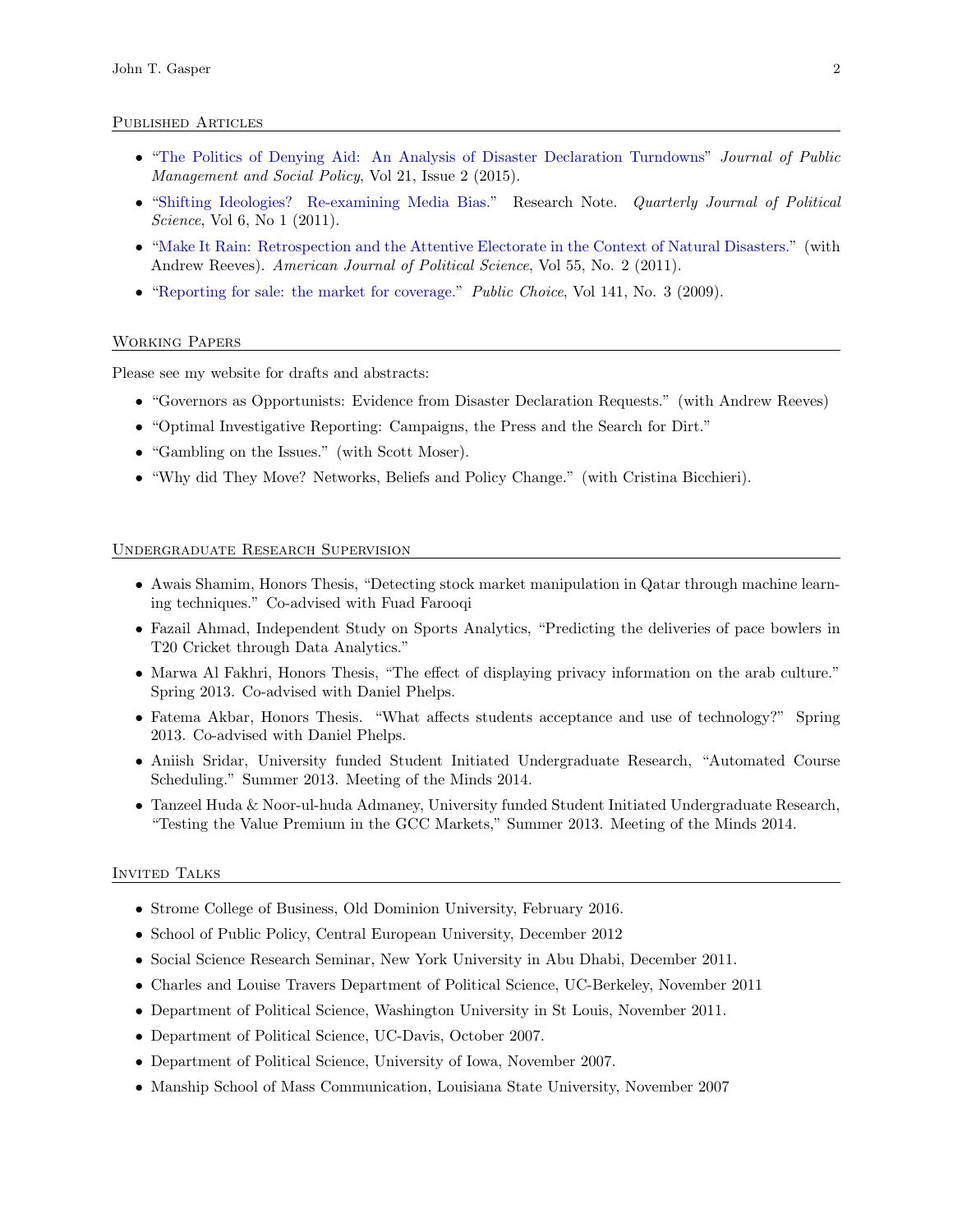# Courses Taught

| Course<br>Number <sup>1</sup> | Course<br>Title                    | Semester<br>(section) | ${\rm FCE}$<br>Instructor<br>Rating | <b>FCE</b><br>Course<br>Rating | Number of<br>Students<br>Enrolled | Number<br>of<br>Responses |
|-------------------------------|------------------------------------|-----------------------|-------------------------------------|--------------------------------|-----------------------------------|---------------------------|
| 70-374                        | Data Mining & Business Analytics   | F17                   | 4.9                                 | 4.8                            | 11                                | 10                        |
| 73-348                        | <b>Behavioral Economics</b>        | F17                   | 4.85                                | 4.77                           | 17                                | 13                        |
| 70-442                        | Principles of Game Theory          | F17                   | 5                                   | $\overline{5}$                 | $\,6\,$                           | $\bf 5$                   |
|                               | for Business                       | ${\rm F}15$           | 4.77                                | 4.69                           | 15                                | $13\,$                    |
|                               |                                    | F13                   | $\overline{5}$                      | 4.89                           | $\boldsymbol{9}$                  | $\boldsymbol{9}$          |
| 70-208                        | <b>Regression Analysis</b>         | S17(w)                | 3.89                                | 3.89                           | 18                                | 18                        |
|                               |                                    | S17(x)                | 4.56                                | 4.39                           | 18                                | $20\,$                    |
|                               |                                    | S16(w)                | $4.5\,$                             | 4.29                           | 16                                | 14                        |
|                               |                                    |                       | 4.76                                | 4.48                           | 21                                | 14                        |
|                               |                                    | S16(x)                | 4.53                                | 4.47                           | 20                                | 17                        |
|                               |                                    | S15(w)                |                                     |                                |                                   |                           |
|                               |                                    | S15(x)                | 4.41                                | 4.25                           | 29                                | 28                        |
|                               |                                    | S14(w)                | 4.27                                | 3.7                            | 25                                | $23\,$                    |
|                               |                                    | S14(x)                | 4.48                                | 4.28                           | 29                                | 25                        |
|                               |                                    | S13                   | 4.52                                | 4.31                           | 38                                | 29                        |
| 70-462                        | Stochastic Modeling and Simulation | S <sub>15</sub>       | 4.4                                 | 4.8                            | $\bf 5$                           | $\bf 5$                   |
| $73 - 327^2$                  | Advanced Topics in Macroeconomics  | S17                   | 4.75                                | 4.25                           | $\overline{7}$                    | $\overline{4}$            |
|                               | and Real Business Cycles           | S16                   | 4.75                                | 4.75                           | $\bf 5$                           | $\overline{4}$            |
|                               |                                    | <b>S15</b>            | 4.25                                | $\overline{4}$                 | $\overline{4}$                    | $\overline{4}$            |
| 70-386                        | Applied Behavioral Decision Making | F16                   | 4.88                                | 4.62                           | $8\,$                             | 8                         |
|                               | for Business                       | F14                   | 4.91                                | 4.67                           | 14                                | 12                        |
| 88-223                        | Decision Analysis and              | S16                   | 4.83                                | 4.83                           | $\overline{7}$                    | $\,6\,$                   |
|                               | <b>Decision Support Systems</b>    | S14                   | 5                                   | $\bf 5$                        | $\overline{7}$                    | $\overline{4}$            |
|                               |                                    | S13                   | 4.8                                 | $4.8\,$                        | $8\,$                             | $\bf 5$                   |
|                               |                                    | F10                   | 4.8                                 | $4.8\,$                        | 4                                 | $\overline{4}$            |
| 88-251                        | <b>Empirical Research Methods</b>  | S12                   | 4.2                                 | $4.5\,$                        | 18                                | 10                        |
|                               |                                    | S <sub>11</sub>       | 4.3                                 | 4.1                            | 24                                | 18                        |
| 88-374                        | <b>Agent Based Modeling</b>        | F12                   | 5                                   | 5                              | $\overline{4}$                    | $\sqrt{3}$                |
|                               | for the Social Sciences            | S <sub>12</sub>       | 4.5                                 | 4.5                            | 10                                | $\sqrt{2}$                |
| 88-220                        | Policy Analysis 1                  | F10                   | 4.7                                 | 4.3                            | $\overline{4}$                    | 3                         |

<sup>1</sup>FCE ratings are on a 5-point scale. 70-xxx Undergraduate Business Administration; 73-xxx Economics; 88-xxx Social & Decision Sciences

<sup>2</sup>Course co-taught with Serra Akan during the Fall 2017 semester.

<sup>3</sup>Course co-taught with Finn Kydland. Course previously listed as 70-493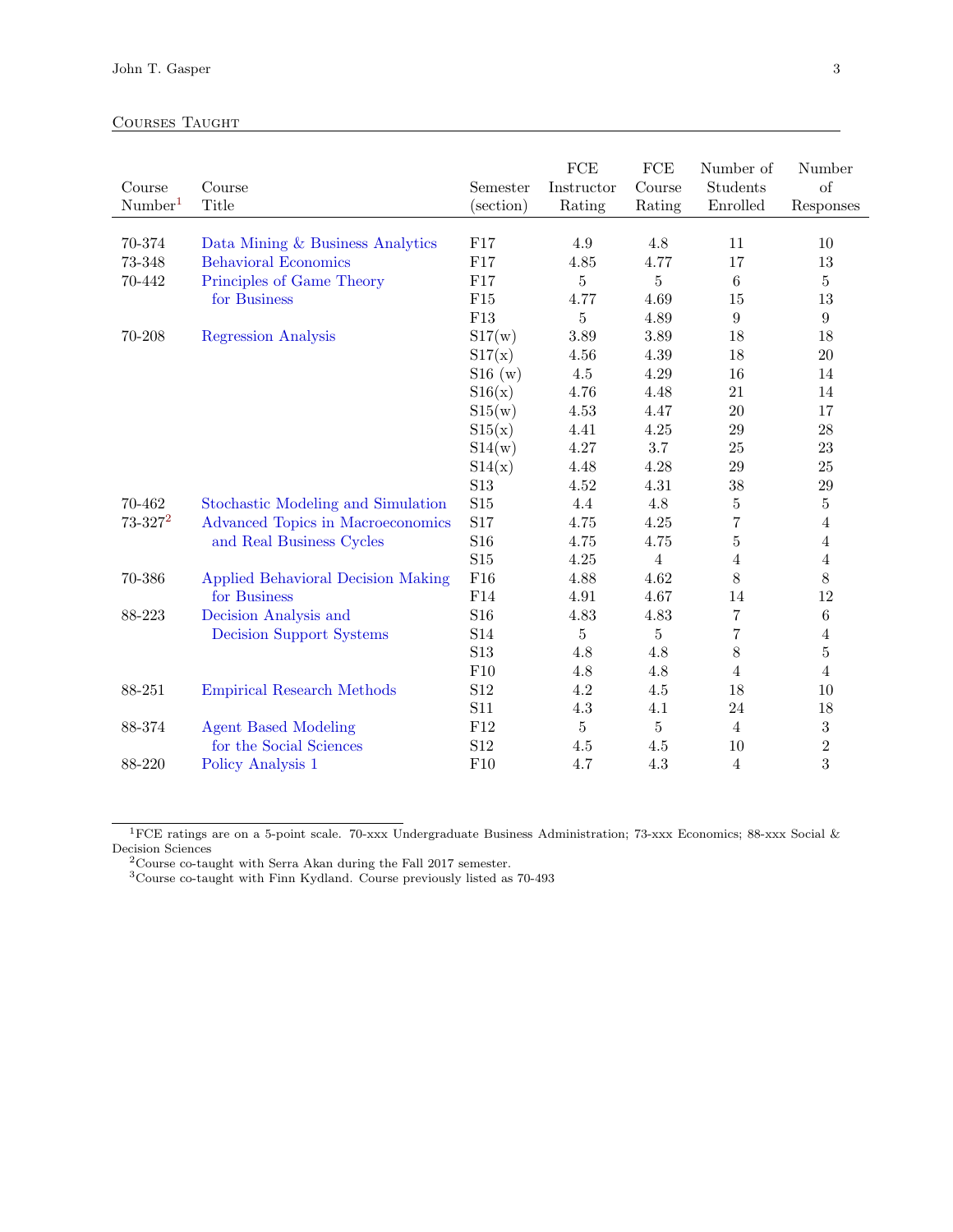#### New Courses Developed

- [Data Mining & Business Analytics.](http://www.andrew.cmu.edu/user/gasper/Syllabus.BusAnalytics.pdf) Fall 2017
- [Stochastic Modeling and Simulation.](http://www.andrew.cmu.edu/user/gasper/StochasticSyllabus.pdf) Spring 2015
- [Applied Behavioral Decision Making for Business.](http://www.andrew.cmu.edu/user/gasper/BDM4B_syllabus.pdf) Fall 2014
- [Principles of Game Theory.](http://www.andrew.cmu.edu/user/gasper/GTBsyllabus.pdf) Fall 2013
- [Regression Analysis,](http://www.andrew.cmu.edu/user/gasper/Syllabus.Regression2017.pdf) Spring 2013. Substantial redesign of the course
- [Agent Based Modeling for the Social Sciences.](http://www.andrew.cmu.edu/user/gasper/ABM.2012.Syllabus.pdf) Spring 2012. Substantial revision from a course I previously designed.
- [Empirical Research Methods.](http://www.andrew.cmu.edu/user/gasper/ERM.2012.syllabus.pdf) Spring 2011.
- [Policy Analysis 1.](http://www.andrew.cmu.edu/user/gasper/syllabus.PolicyAnalysis1.pdf) Fall 2010.

#### Undergraduate Courses Developed and Taught Elsewhere:

- The Political Economy of Mass Media. PPE 475, Spring 2009. University of Pennsylvania.
- Introduction to the Public Policy Process. PPE 202, Fall 2009. University of Pennsylvania.
- Agent Based Modeling for the Social Sciences. PPE 320, Fall 2008. University of Pennsylvania.

#### Executive Education Courses Taught at CMU-Q

- Decision Making in Groups and Organizations. Co-taught with Ben Collier. Fall 2014
- Informing Business Decisions through Market Research. Co-taught with Peter Stüttgen. Spring 2015.
- Introduction to Data-Driven Computer Security. Co-taught with Daniel Phelps. Spring 2015

## Courses Assisted During Graduate School

#### Graduate

- Game Theory and Political Theory (Snyder), Fall  $2007$ , 17.881. Massachusetts Institute of Technology (Ph.D. level)
- Economic Theory (Green and Postlewait ), Spring 2007, Ec2010b. Harvard (Economics Dept, Ph.D. level)
- Microeconomic Theory I (Avery and Miller), Fall 2006, Ec2020a. Harvard (Kennedy School of Gov't, Ph.D. level)
- Microeconomic Theory II (Avery and Green), Spring 2006, Ec2020b. Harvard (Kennedy School of Gov't, Ph.D. level)
- Formal Theory for Political Science (Penn), Spring 2006, Gov2006. Harvard (Government Dept, Ph.D. level)
- Ph.D. Seminar in Game Theory (Rajan), Fall 2002, 47-865. GSIA Carnegie Melon (Teaching Assistant)